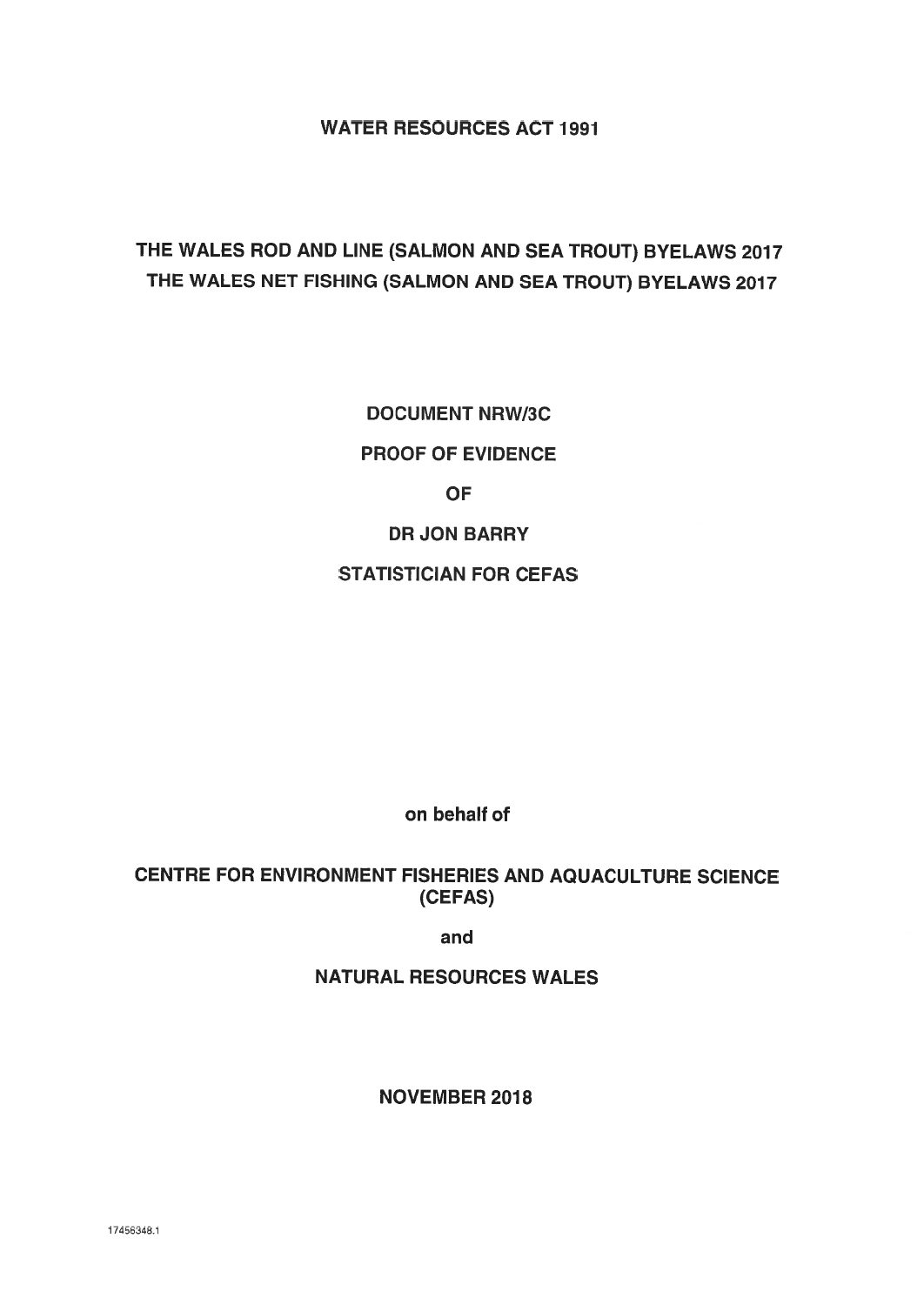$\mathcal{L}^{\text{max}}_{\text{max}}$  , where  $\mathcal{L}^{\text{max}}_{\text{max}}$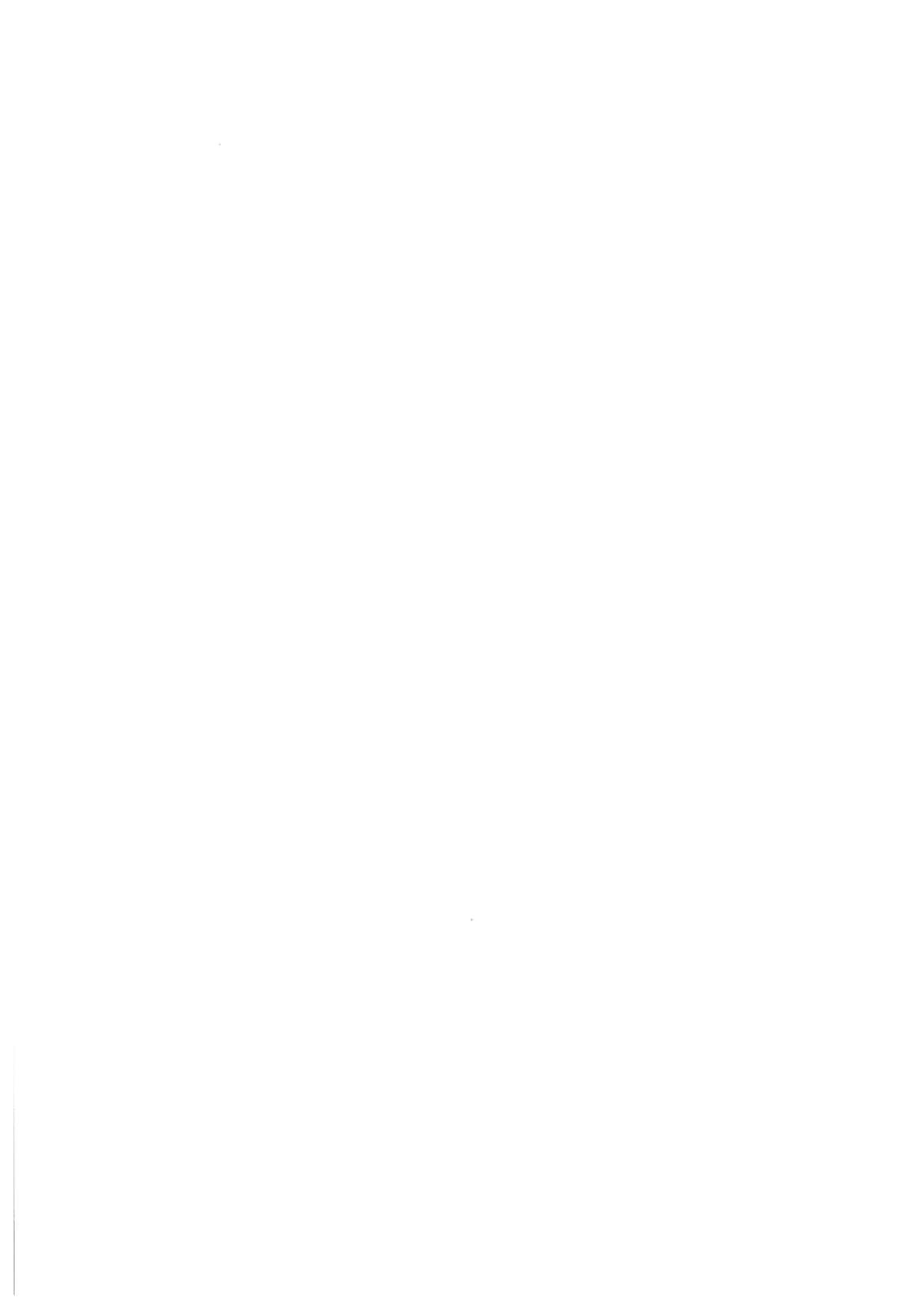

Response to the comments made by O'Hagan and Fop on the methods used to estimate compliance with the management objective for salmon stocks in England and Wales.

# 9 May 2018

## 1 Overview

The current methods for setting conservation limits and managemen<sup>t</sup> targets in England & Wales, and for assessing compliance with these, have been in <sup>p</sup>lace for many years. They were developed in line with agree<sup>d</sup> international guidelines by <sup>a</sup> respected statistician. They were subject to consultation and peer review during their development and subsequently.

We recognise that there are some uncertainties in the data used in assessments, that the assessments rely on certain assumptions and that procedural improvements are always possible. Scientists from various Government agencies met at the end of last year to start considering ways in which the current procedures might be improved and to <sup>p</sup>lan ways for taking this forward.

However, we remain of the view that the current assessment procedures, alongside other independent measures of stock status, such as adult counts and juvenile surveys, provide <sup>a</sup> reliable basis for evaluating the status of salmon stocks in England and Wales. We do not share the view that the assessments which underpin the current need for proposed managemen<sup>t</sup> action are: 'formed on invalid statistical principles and use modelling that has major flaws and weaknesses'.

We believe that many of the points raised in the review by O'Hagan and Fop are unfounded and appear to be based, in par<sup>t</sup> at least, on <sup>a</sup> misunderstanding of the procedures applied. In particular, we emphasise that the model in use is based on <sup>a</sup> Bayesian statistical approac<sup>h</sup> rather than the frequentist interpretation that has been assumed. In this context, we note that the consultant's assessment was based on an overview of the methodology published in the annual salmon stock status reports for England and Wales and not the full technical details. We recognise that this may account for some of the apparen<sup>t</sup> differences in interpretation.

The current model estimates future egg deposition trajectories in <sup>a</sup> Bayesian framework that includes an autoregressive term and 20-percentile regression to estimate compliance with the managemen<sup>t</sup> objective — i.e. meeting conservation limit (CL) in four years out of five. In this instance, we consider fitting <sup>a</sup> linear trend to the data is appropriate to evaluate temporal trends in egg deposition and the inclusion of "year" as a proxy variable is prudent because it captures the potential influence of multiple explanatory variables at once.

# 2 Specific comments

The following section addresses various specific issues raised in the review by O'Hagan and Fop.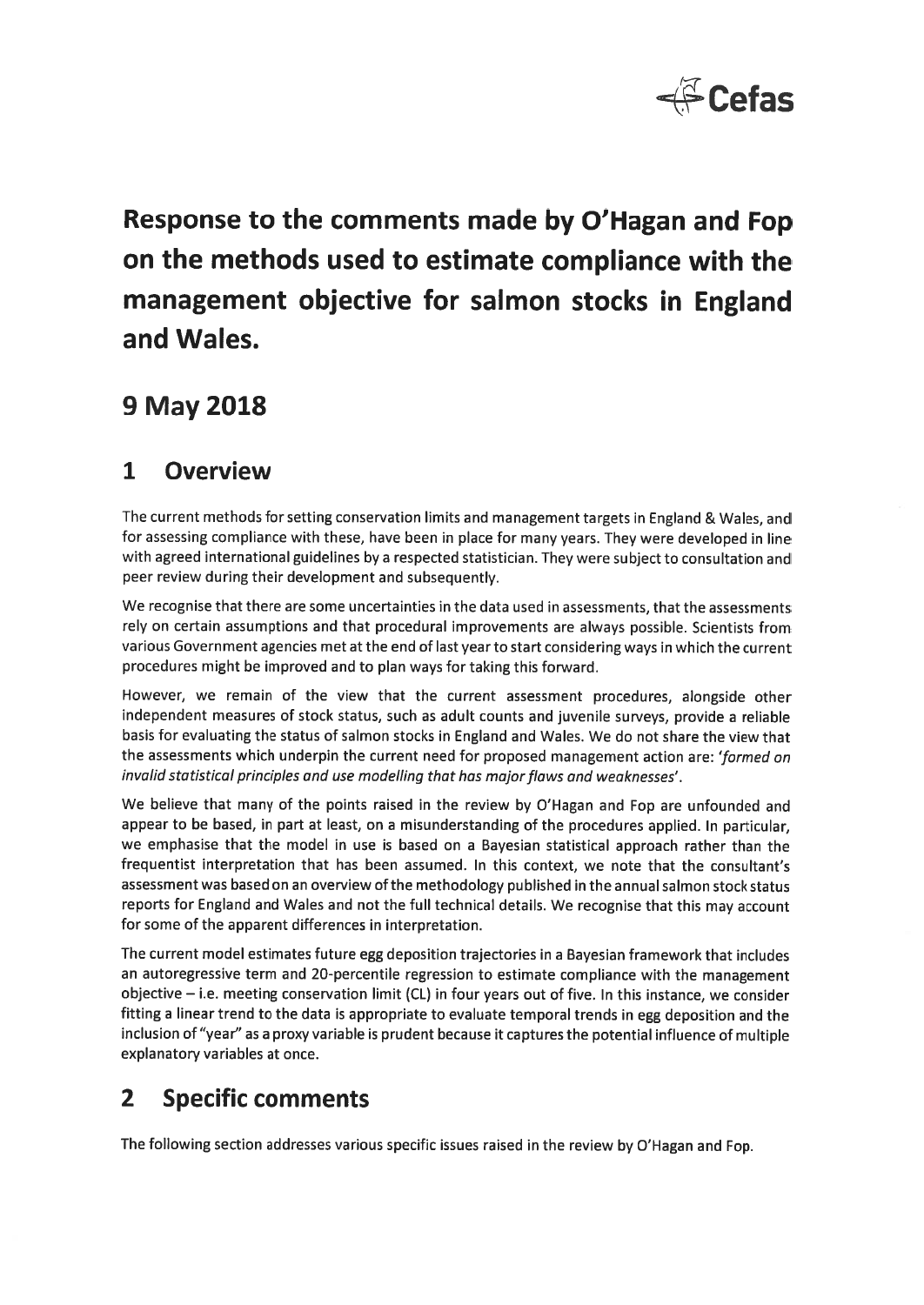

## 2.1 Fitting <sup>a</sup> regression where the egg counts are expressed as <sup>a</sup> linear function of the year

We recognise that various factors may affect egg counts (e.g. as noted in the review: *'rod effort/catch* performance/success and weather factors') and take account of some of these in generating annual estimates of egg deposition in different rivers, although not in the process used to test compliance. We remain of the view that year ('time') is <sup>a</sup> valid and reasonable numerical variable to use in <sup>a</sup> regression model. This might capture the potential influence of multiple explanatory variables at once - in <sup>a</sup> sense, it is <sup>a</sup> proxy for variables that might influence egg counts that have not previously been used to generate the egg counts. We further note that the inclusion of other factors in <sup>a</sup> multiple regression model would require additional predictions to be made on the future trajectories of those factors (e.g. rod effort and weather), potentially increasing uncertainty in the predictive performance of the model.

## 2.2 Taking account of time dependence in egg counts from one year to the other

The current model does include <sup>a</sup> 1-LAG autoregressive term to model correlation of the residuals in the Bayesian regression of log(eggs) with year. Hence, an autoregressive term has already been included in the calculation of predicted egg deposition.

### 2.3 Use of <sup>a</sup> linear trend

We acknowledge that the exact process to model egg counts might be seen as subjective and open to the preferences of the modeller. A regression-type approach was favoured on the assumption that there could be some underlying driver that is behind any decrease (or increase) in egg numbers and that this is represented (albeit, possibly in <sup>a</sup> proxy way) by time in <sup>a</sup> regression model. We have also recognised the need for <sup>a</sup> precautionary approach to avoid the possibility of salmon stocks reaching unfavourable levels. We thus consider it reasonable to base decisions on the precautionary question: "what if levels fell in the same linear fashion in the next X years". In this instance, <sup>a</sup> period of 5 years has been chosen since this approximates to one generation in the salmon life-cycle. The use of <sup>a</sup> 20 percentile regression to fit <sup>a</sup> linear trend to the data has been considered appropriate given the managemen<sup>t</sup> objective of meeting or exceeding the CL in four years out of five.

We recognise that patterns of egg deposition are likely to vary between rivers and overtime. However, we consider that it is important to apply <sup>a</sup> consistent methodology and that linear trends continue to provide <sup>a</sup> reasonable fit to the data in many cases (and represen<sup>t</sup> <sup>a</sup> suitable approach overall). Time series methods were considered during preliminary discussions to establish the current system However, it was felt that moving average and autoregressive approaches might result in predictions that relied too much on the most recent changes in the data. In the event, it was therefore decided to assume some underlying trend.

We recognise that it could be informative to explore possible alternative scenarios by means of General Additive Models and will aim to investigate this further as par<sup>t</sup> of the planned review of methods. We note, however, that whichever model is used, predictions into the future are problematic and can only assume that what has gone on before will continue.

### 2.4 Applying <sup>a</sup> 20-percentile regression

The justification for fitting <sup>a</sup> 20-percentile regression to the data relates to the managemen<sup>t</sup> objective of meeting or exceeding the conservation limit (CL) in 4 years out of 5. In line with international guidelines, and the precautionary approach, managers should aim to ensure that CLs are achieved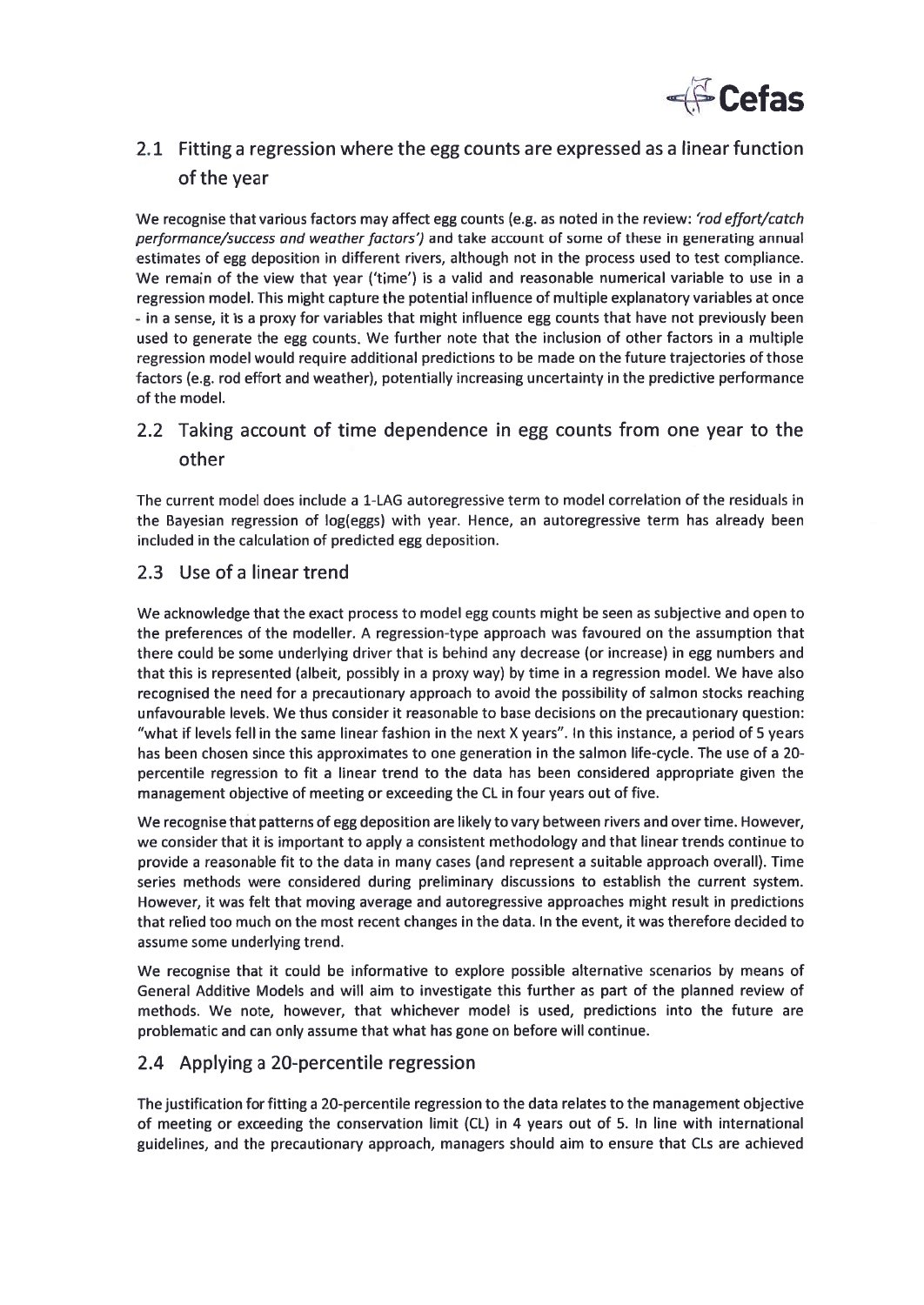

with <sup>a</sup> high degree of probability. In England and Wales, managers have specified that this level should be set at 80% (other jurisdictions apply similar levels). The current method fits <sup>a</sup> 20-percentile regression line to the data and calculates the probability that this regression line is above the CL, and thus that the CL will be exceeded in four years out of five (the managemen<sup>t</sup> objective). We consider that this approac<sup>h</sup> is reasonable and appropriate when done in <sup>a</sup> Bayesian context.

### 2.5 Number of observations used in the assessment

We do not share the view that using ten observations to compute the regression line makes the current assessments invalid. The number of observations affects only the variability of the assessment. However, the uncertainty of any assessment will be <sup>a</sup> function of the variability of the data around the model and the number of observations. Ten annual observations were chosen to balance having enoug<sup>h</sup> information to estimate the model and be <sup>a</sup> biologically relevant period for <sup>a</sup> temporal trend that covers two generations of the salmon life-cycle. Time-series or moving average based approaches are unlikely to improve the model predictions, because an autocorrelation term has already been included in the calculation of log(egg deposition) estimates prior to inclusion in the regression model. We further note that there is no biological justification for changing the egg deposition calculations to apply over shorter periods of time than annually because Atlantic salmon only spawn once per year.

#### 2.6 Incorporating additional variables

As noted previously, some additional variables are already considered in deriving the annual estimates of egg deposition. Including other factors in <sup>a</sup> regression model might, or might not, improve the predictive performance of the model. However, we currently consider 'year' to be <sup>a</sup> reasonable proxy variable to capture the potential influence of multiple explanatory variables at once, as noted above. Exploring the possibility of incorporating additional explanatory variables could be considered as par<sup>t</sup> of the <sup>p</sup>lanned review. However, there would be limits to the possible inclusion of extra variables as this would reduce the degrees of freedom to estimate the uncertainty in the estimates. We further note the problem of incorporating factors such as weather in <sup>a</sup> predictive capacity.

#### 2.7 Model validation

We accep<sup>t</sup> the suggestion that some form of model validation might be <sup>a</sup> goo<sup>d</sup> addition to the assessment. This could be achieved by examining retrospective patterns in the predictions of egg deposition over time. There are, however, certain caveats that would need to be taken into account in exploring retrospective patterns. Firstly, the forecasts of future egg deposition trajectories are precautionary (based on the 20-percentile regression). Secondly, changes in managemen<sup>t</sup> practices might influence realised egg deposition over time. Indeed, the projected stock status is specifically used to trigger managemen<sup>t</sup> action. Thus, if stock status is predicted to be poor, then managemen<sup>t</sup> actions are applied to try to avoid this occurring. In addition, we also need to recognise that any prediction-based approac<sup>h</sup> needs to be precautionary. The current process considers what the egg deposition levels might be in 5 years' time if the linear projection is maintained. Where <sup>a</sup> fall is projected, this might not actually happen, but in terms of stock managemen<sup>t</sup> it would be prudent to assume that it might. So, forecasting underestimates of egg deposition are less likely to adversely affect the conservation status of Atlantic salmon stocks than forecasting overestimates of egg deposition. In effect, it is better to be safe than sorry.

## 2.8 Inferring probabilities from confidence bounds and implications for stock classification

The reviewers seem to have misinterpreted the fact that the assessment procedure is <sup>a</sup> Bayesian analysis. We recognise that the description of the methodology included in the annual assessment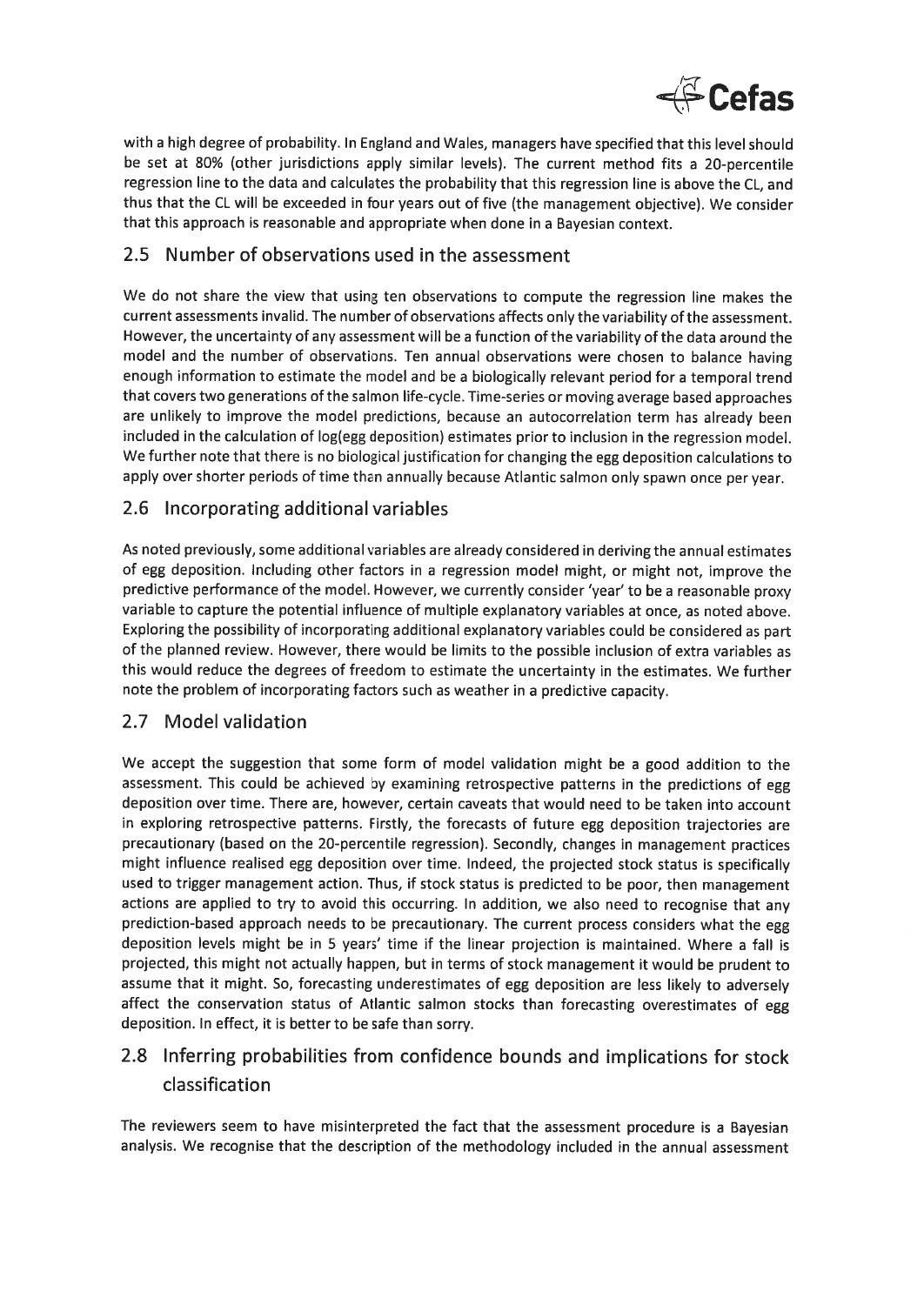

repor<sup>t</sup> of salmon stocks and fisheries for England and Wales refers to confidence intervals when these should strictly have been reported as 'Bayesian credible intervals' (BCI), and that this may have contributed to the misunderstanding. The current assessment procedure estimates the (posterior) distribution of the 20<sup>th</sup> percentile conditional on the year; the use of probabilities in this context is appropriate. We do not, therefore, consider that the current procedures for the classification of rivers into the 'At Risk', 'Probably at Risk', 'Probably Not at Risk' and 'Not at Risk' categories are invalid, as suggested by the reviewers.

Using the current Bayesian approach, we are aware that, for <sup>a</sup> small number of rivers, egg deposition estimates may be consistently above the CL, but the stock still be assessed as having <sup>a</sup> relatively low probability of meeting the managemen<sup>t</sup> objective. In part, this reflects the marked year-to-year variation in egg deposition estimates on these rivers, which produces <sup>a</sup> broad BCI around the regression lines, but also arises because of the slope of the trend line and the increasing uncertainty associated with all regressions once extrapolated beyond the data set. It might also be noted that the direction of the trend in the 10-year time-series of egg deposition estimates, and its statistical significance, are also taken into account in considering the need for managemen<sup>t</sup> action and the degree of intervention required. Thus, <sup>a</sup> clear negative trend would give additional cause for concern.

#### 3Conclusion and next steps

We remain of the view that the current Bayesian assessment and forecast methods for evaluating compliance with the managemen<sup>t</sup> objective have been carefully considered, are fit for purpose and are consistent with the precautionary approach. As such, we are satisfied that the current procedures provide an adequate basis for taking managemen<sup>t</sup> action to safeguard stocks.

We recognise, however, that alternative assessment approaches are possible and, as noted previously, we will be considering these as par<sup>t</sup> of the ongoing review of procedures. Amendments that might be considered include: investigating whether linear, quadratic, or other, potentially more subjective, models most frequently have the best fit to the data across rivers, and undertaking some form of retrospective analysis for model validation. The precise details of the methodology would also be documented carefully and publicised more widely to improve transparency in the procedures used.

In closing, we would note that salmon stock assessment procedures applied in neighbouring jurisdictions may differ in their detail, but are built around the same international guidance and precautionary principles as our own. In both Scotland and the Republic of Ireland, recent assessments have also indicated substantial declines in salmon stock status and have resulted in extensive further controls on exploitation in order to protect declining stocks.